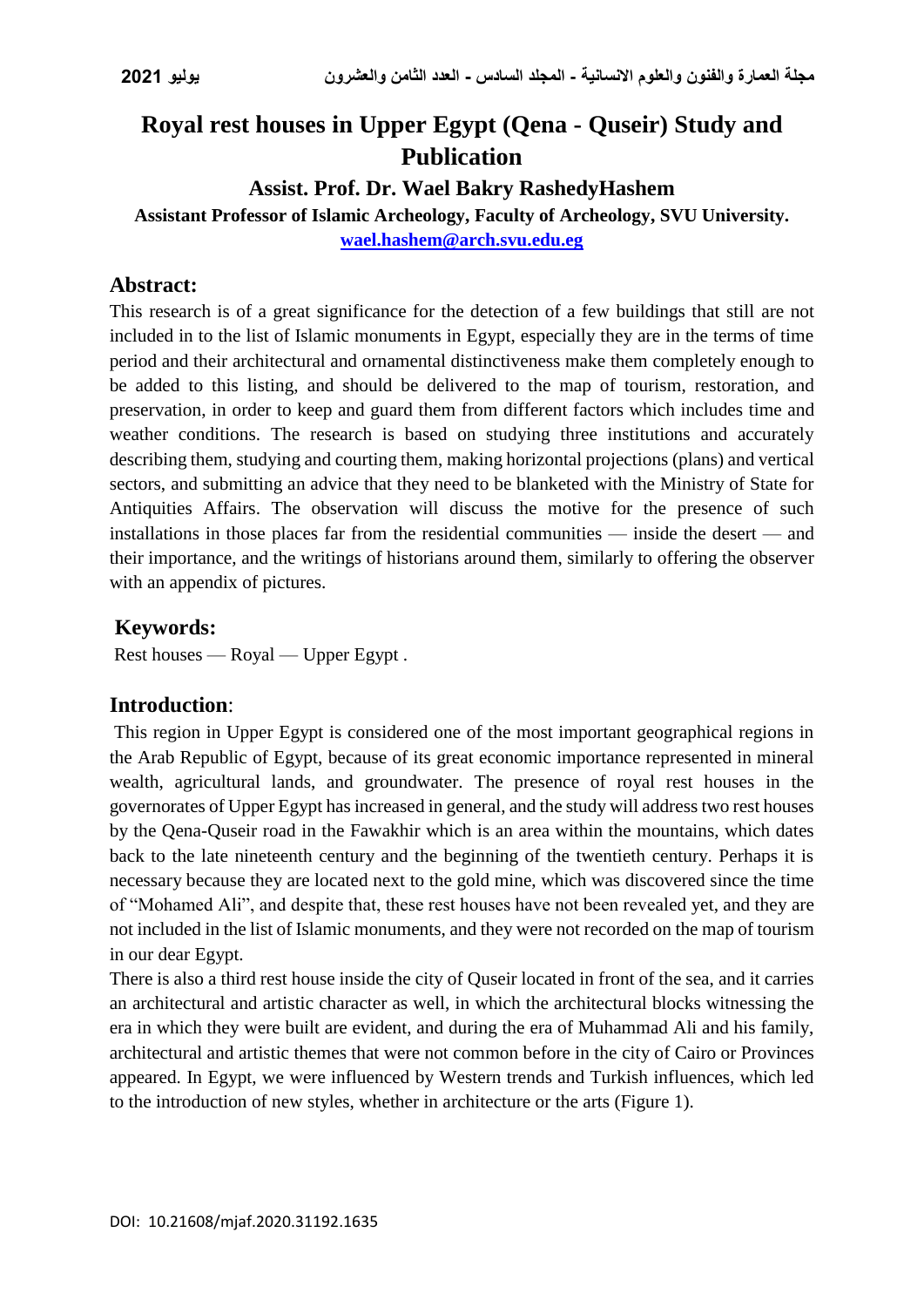#### **Objectives of the topic:**

1- There is no specialized study that dealt with these buildings of archaeological and cultural value, either by description or analysis.

2- The publication of these three rest houses under study is a new publication for the first time.

#### **Research Methodology:**

The study relied on the descriptive and analytical method.

#### **First: the descriptive study:**

In it I described the three buildings of the rest houses and the names of their different units and their dimensions.

#### **Second: The analytical study:**

In it, I dated the three rest houses by comparing the architectural elements with their counterparts, and through the statements of historians, and examining the western currents that Egypt was affected by, during that period, especially in the architectural aspects.

#### **Search limits:**

The research is limited to studying the three buildings of the royal rest houses, two rest houses on the Qena- Quseir road, and the phosphate company rest in the Quseir City description, and analysis.

## **Results:**

- publishing three of the rest houses that were not previously published.

- The history of the three rest houses in Qena – Quseir region.

- The study published nine forms, including projections (plans) and sections for the buildings understudy from the researcher's work.

- The study published sixty-two plates that had not been previously published.

- The study concluded that the two-rest house by Qaft-Qusir Road was established by the British at the beginning of the twentieth century.

- The study concluded that the phosphate company rest house in Qusair was rested by the Italians at the beginning of the twentieth century.

- The study revealed through the writings of historians on the extent of interest in the Qena-Al-Qasir road through different eras.

- The study showed the foreigners' interest in the mines for a long time and the desire to extract them.

- The study found the architecture of these rest houses, which is the European style.

- The study revealed that the style of the rest houses understudy was widespread in Egypt at the end of the nineteenth century AD and the beginning of the twentieth century, and it appeared in more than one governorate, including Cairo, Helwan, and the Canal District.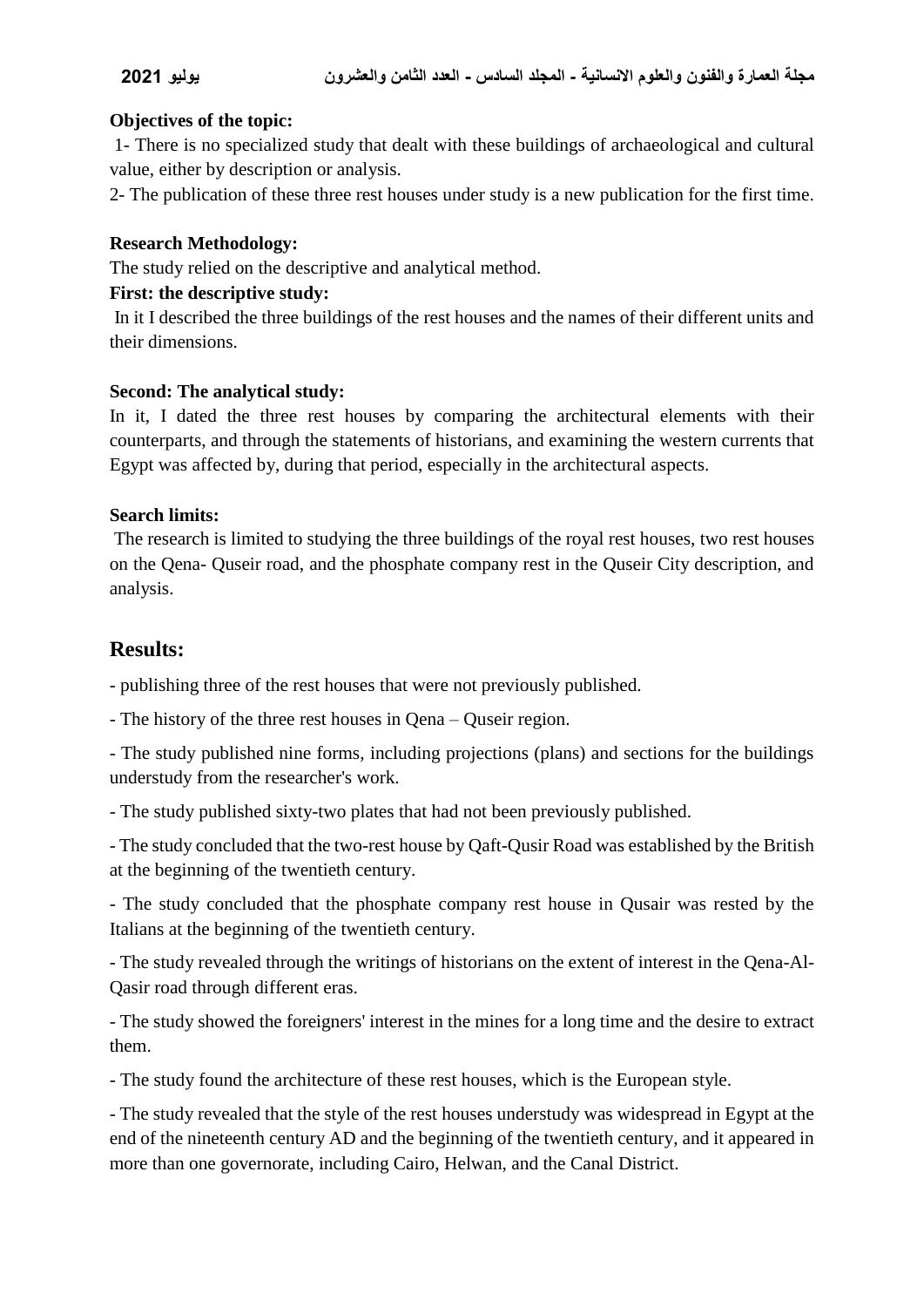- The study concluded that the ownership of the word "royal" is related to these buildings due to the descent of some of the kings from Muhammad's family, whether King Farouk or others who ruled Egypt.

- The study revealed the distinctive architectural elements of the European style of the buildings understudy, so the garden or space appeared around the buildings, the reception hall, balconies, balconies, gable roofs and other units.

- The study carried out the emptying of the phosphate company logo and clarifying it.

- The study revealed the use of semi-circular and pitched contracts in the buildings under study.

- It is noted through the study that the buildings under study are poor in terms of decorative aspects, and perhaps the environment in which they were found has the greatest impact on the lack of implementation of decorative elements, and that the structural purpose is dominated by the practical part far from the aesthetic aspects.

## **Arabic references:**

1- Amen, Mohamed Mohamed , Wa Ebrahem , Lila Ali , El Mostalhat Elmamaria Fe Elwasaik Elmamlokia , Dar Elnashr Belgamia Elamrikia Belkahera , Elkahera , 1990.

2-Elhadad , Mohamed Hamza , Elmadkal Ela Draset Elmostalahat Elfania LlemaraEleslamia Fe Ketabat Elrhala Elmoslemen Wamokarnatiha be Elnokosh El asaria WeElnosos Elwasaikia WeEltarikia , Elkahera , Maktabet Zahraa Elshark , Eltabaa 3 , 2008.

3-Hedar , Kamel , Elemara Elarabia Eleslamia Weksaisha Fe Elasr Elabase, Dar ElFekr Ellebnany , Birot , 1995.

4-Dolly , Welfard Gozaf , Elemara Elarabia Fe Sharh Elmomaizat Elbenaia Elraiesia Lltorase Elaraby , Trgamit Mohamoud Ahmed , Elkahera , Elhia Elmasria Elama Llketab , Eltabaa 2 , 2000.

5-Rezk , Asem Mohamed , Mogam Mostalahat Elemara Weelfenon leslamia , Elkahera , Elkahera , Maktabit Madboly , 2000 .

6-Samah , Kamal Elden , Elemara Eleslamia Fe Sader Eleslam , Elkahera , Elmoasasa Elmasria Elama Lltalef Watargama Wetebaa Welnasher .

7-Shafei , Fared , Elemara Elarabia Fe Maser ( Asr Elwelah) , Elkahera, Elhiaa Elmasria Elama Llketab , 2002.

8-Kalb , Abdelrahem , Mausoat Elemara Eleslamia , Birot , Elmatbaa Elarabia , 1988.

9-Krizwel , K.A.S , Elemara Eleslamia Fe Maser Elekshedion we Elfatmion (939- 1171) , Trgamet Alob, Abdelwahab , Ragaho , Mohamed Hamza Elhadad , Elkahera , Maktabet Zahraa Elshark , 2004.

10-Lamea , Saleh , Eltoras Elmemary Eleslamy Fe Maser , Birot , Dar Elnahda Elarabia , 1984 11-Mobarak , Ali , Elkatat ElTawfekia Elgadida Lmaser WeElkahera Wemodonha Wabeladaha Elkadema Washahera , Elkahera , Elhiaa Elmasria Elama Llketab , 2008 .

12-Mosa , Abdallah Kamel , Elasar Eleslamia Kelal Elaser Elamawy Fe Sharq Wakarb Elalam Eleslamy , Eleskandaria , dar Elwafa Ledonia Eltebaa Welnasher , 2013 .